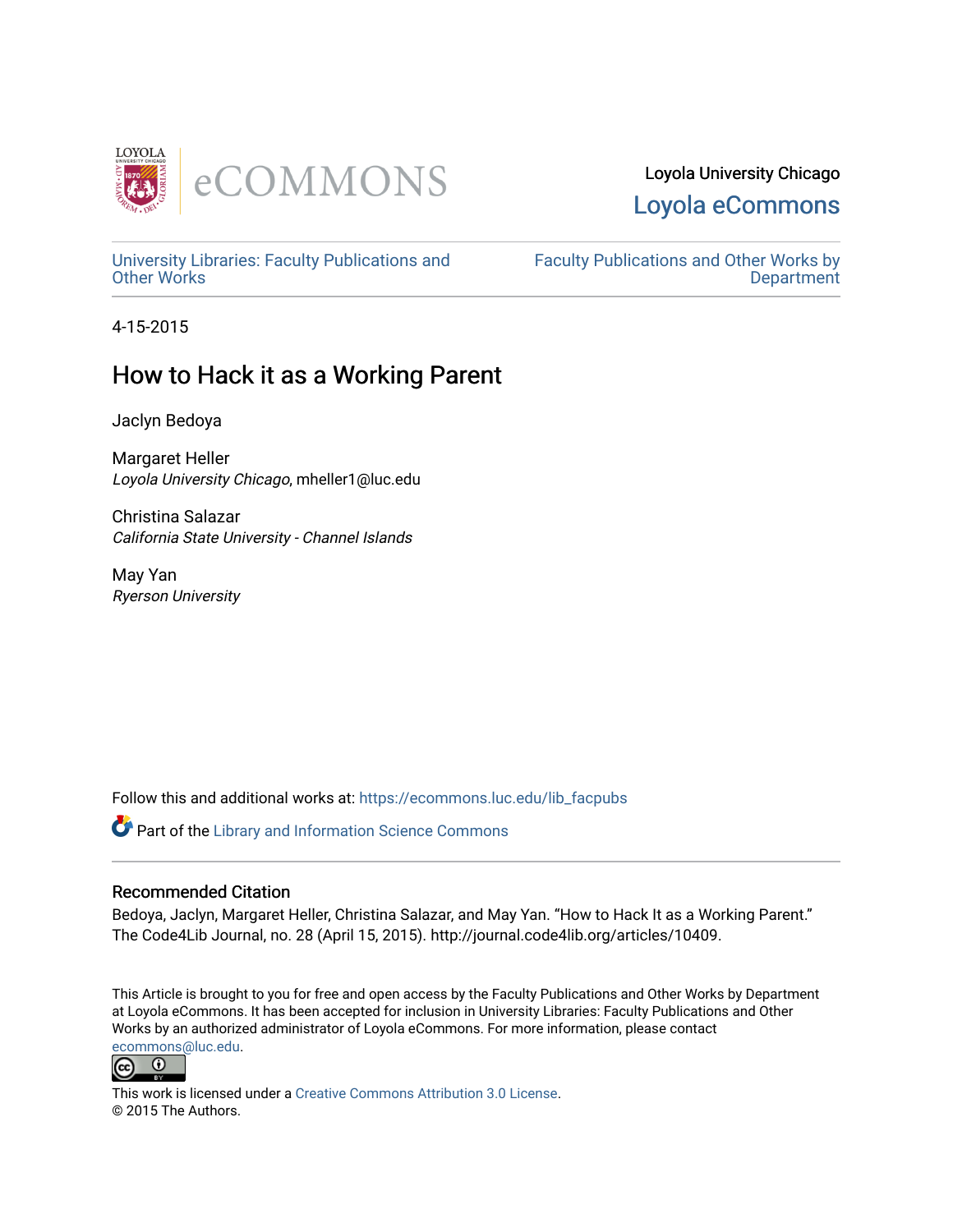# code{4}lib

[Issue 28, 2015-04-15](http://journal.code4lib.org/issues/issues/issue28) ISSN 1940-5758

# **How to Hack it as a Working Parent**

*The problems faced by working parents in technical fields in libraries are not unique or particularly unusual. However, the cross-section of work-life balance and gender disparity problems found in academia and technology can be particularly troublesome, especially for mothers and single parents. Attracting and retaining diverse talent in work environments that are highly structured or with high expectations of unstated off-the-clock work may be impossible long term. (Indeed, it is not only parents that experience these work-life balance problems but anyone with caregiver responsibilities such as elder or disabled care.) Those who have the energy and time to devote to technical projects for work and fun in their off-work hours tend to get ahead. Those tied up with other responsibilities or who enjoy non-technical hobbies do not get the same respect or opportunities for advancement. Such problems mirror the experiences of women on the tenure track in academia, particularly women working in libraries, and they provide a useful corollary for this discussion.*

*We present some practical solutions for those in technical positions in libraries. Such solutions involve strategic use of technical tools, and lightweight project management applications. Technical workarounds are not the only answer; real and lasting change will involve a change in individual priorities and departmental culture such as sophisticated and ruthless time management, reviewing workloads, cross-training personnel, hiring contract replacements, and creative divisions of labor. Ultimately, a flexible environment that reflects the needs of parents will help create a better workplace culture for everyone, kids or no kids.*

By Jaclyn Bedoya, Margaret Heller, Christina Salazar, and May Yan

# **Background**

North American culture gives lip service to an idealized version of the nuclear family while our systems and society consistently fail to support parents and extended families in meaningful ways. One might expect that academia (and libraries) with its stereotypically liberal environment would be more progressive in this area. Yet the tenure-track process and maternity leave policies highlight that many colleges and universities are as — or even more — unfriendly to families as the corporate world. We were inspired to write this article to prepare those thinking of becoming parents or trying to cope as new parents. We want to shed light on some of the gender inequalities that come with being a working mother in a technical environment and spur a dialog that can bring about necessary social change. This situation does not just negatively impact parents, but all workers. We all want to be able to pursue meaningful careers without having to give the best hours and years of our lives to careers that take precedence over relationships.

*How disheartened I've been at all the times I've heard "I learned this programming language" or "I installed that operating system" in the wee hours of the night when we're officially off the clock and*

Search

# **Current Issue**

[Issue 28, 2015-04-15](http://journal.code4lib.org/issues/issues/issue28)

#### **Previous Issues**

[Issue 27, 2015-01-21](http://journal.code4lib.org/issues/issues/issue27) [Issue 26, 2014-10-21](http://journal.code4lib.org/issues/issues/issue26) [Issue 25, 2014-07-21](http://journal.code4lib.org/issues/issues/issue25) [Issue 24, 2014-04-16](http://journal.code4lib.org/issues/issues/issue24) [Older Issues](http://journal.code4lib.org/issues)

**For Authors**

[Call for Submissions](http://journal.code4lib.org/call-for-submissions) [Article Guidelines](http://journal.code4lib.org/article-guidelines)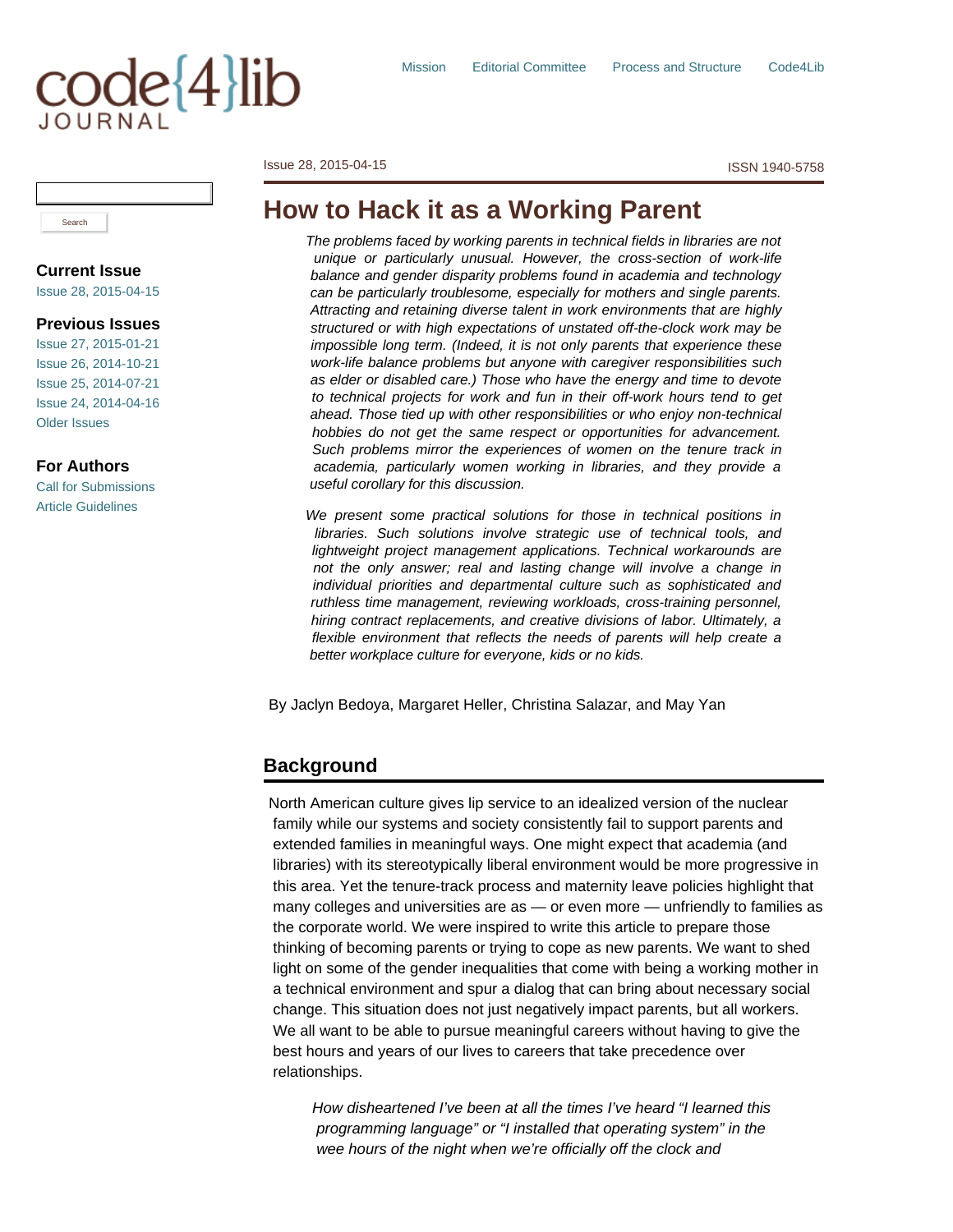*hopefully in bed. As a mom I no longer have the luxury of spare time. — Christina, single mother of 4 year old*

As working mothers, we are especially aware of how social and cultural expectations affect women, and indeed research bears out that working mothers have special challenges. Women (particularly low-earning women) on average make less after having a child, whereas men on average make more money after becoming fathers (Budig & Hodges, 2010). Much of the research on working parents focuses on women, but we believe that a technical working culture based on expectations for constant productivity without regard for personal life is damaging to everyone with caretaking responsibilities, and indeed to all workers (Kantor, 2014). Thus we will use the word "caretaker" when we are discussing these general problems, and "mother" or "parent" when those words are appropriate.

All workers have interconnected personal and professional lives, and life events such as taking care of a sick pet or driving aging parents to medical appointments are a part of life for many without children. Such events may prevent caretakers from participating in the professional world to a degree that can seriously hurt or end their careers. The library technology community becomes richer by including everyone, regardless of the events and circumstances in their lives. Allowing flexibility by respecting different levels of ability to participate means that everyone — kids or no kids — can remain active participants throughout their professional lives.

We looked to the literature in a few separate domains to understand this problem including articles on the role and interests of women in technology as it intersects with their personal lives, sexism in academia, parenting in academia (particularly in academic libraries), as well as advice about productivity from a theoretical and practical view. What follows is particularly relevant to librarians working in technical positions in academic libraries but draws inspiration from across, and outside of, the academy.

*I started my year-long maternity leave just six months after getting my permanent position. So when a service opportunity came up as an association division president, I went for it even though I knew I was going to be taking on a lot of responsibilities during the leave. I was naive and thought I was going to have quiet time and more help with my baby. Reality hit when I was struggling to plan a conference while juggling a very active infant with no help from our families. Luckily my partner was a very involved parent, so I did my association work after he came home from work, and late at night whenever I wasn't up tending to the baby. — May, mother of 23 month old*

Tenure productivity expectations have been historically set to measure against the ideal worker: a man with a supporting wife taking care of his home, allowing him to devote time to his research at all hours of the day (Wyatt-Nichol, Cardona, & Drake, 2012; Sotirin, 2008). The tenure schedule for the typical academic also coincides with the times many wish to start families or struggle with the challenges of parenting young children. Women working in academia are generally disadvantaged compared to male counterparts because of obligations at home as a primary caregiver and the demands of a tenure-track career. Many women find themselves unable to stay on the tenure track or even start such a job in the first place (Wolf-Wendel & Ward, 2006; Ward & Wolf-Wendel, 2012; Mason, 2013; Mason, Wolfinger, & Goulden, 2013). It is not just women who feel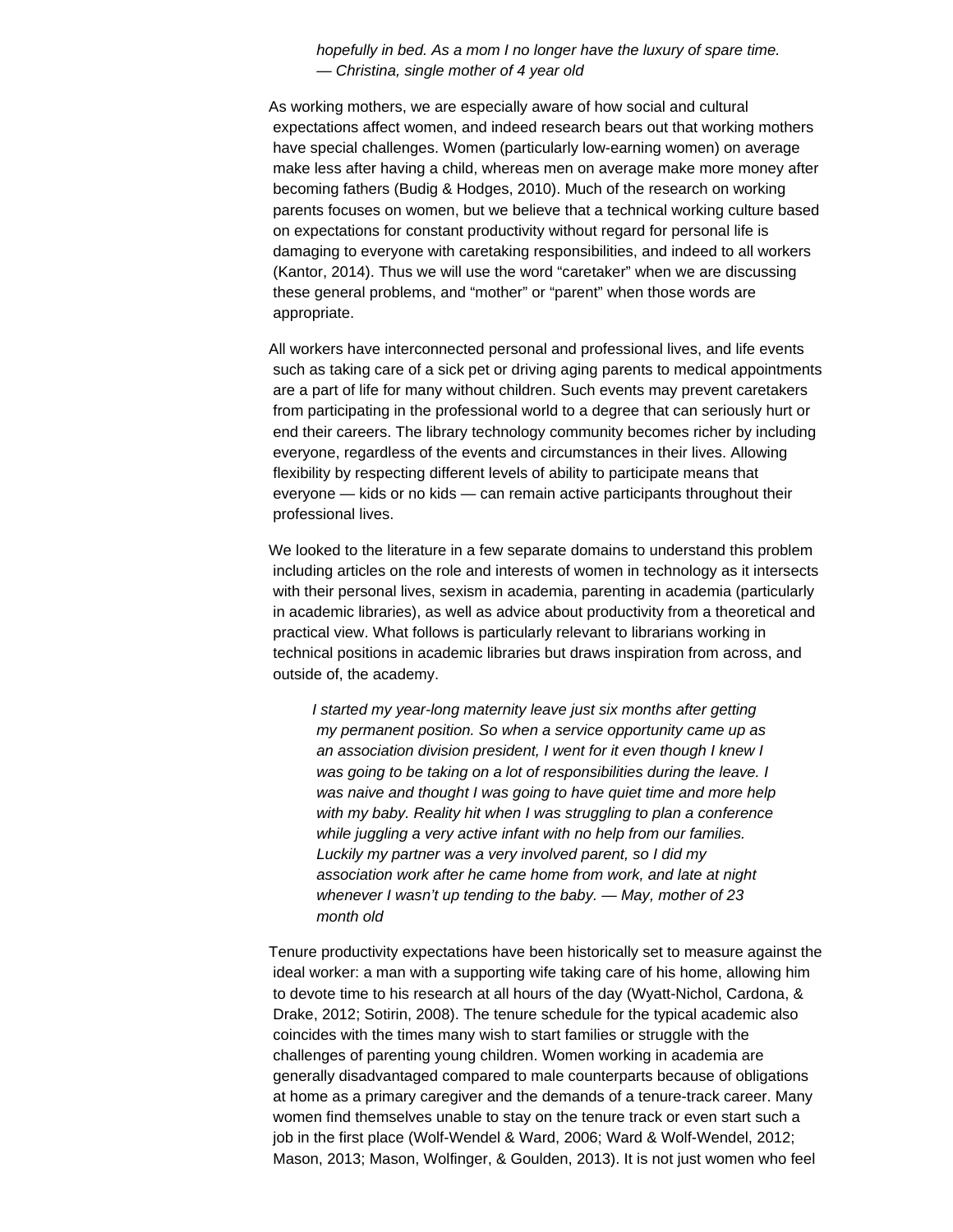the pressures of parenting in academia; research shows that men, as they take on more caregiving responsibilities in the home, struggle to find balance between work and family while navigating tenure (Sallee, 2014; Philipsen & Bostic, 2010).

Tenure track academic librarians have an additional pressure of a different working environment compared to their teaching faculty counterparts. The placebased nature of library work and the service environment of the library means many librarians are working full time in the library all year without the summer break afforded teaching faculty to pursue research and professional development. These librarians have to move research and service work out of regular office hours and into their own personal time in order to get tenure or qualify for promotions (Templer, 2010; Spires, 2007; Zemon & Bahr, 2005).

Considering these challenges, it is not surprising that many librarians choose to opt out of pursuing tenure-track positions in libraries or are forced out after starting. But in many libraries, even non-tenure track librarians have to work with promotion and advancement expectations that depend on service, research, and professional development (Templer, 2010; Graves, Xiong, & Park, 2008). Caregivers are at a significant disadvantage. In addition to the quotidian struggles with work-life balance, how can they work on research and service during their personal time, when that has been significantly reduced or is completely nonexistent due to their caregiving responsibilities? Those working in technical areas have an additional need to learn new technology skills to keep pace with developments in the field. If this time is not built into the work day, how are workers to find the time to do this outside of sacrificing sleep — assuming children do not need them during those hours when parents should normally sleep?

Many librarians struggle with work schedules that do not support their roles as new parents. It is not easy to maintain breastfeeding a baby (and pumping at work) if one is scheduled to be on the reference desk for several hours a day. For technology workers trying to minimize impact on patrons, scheduling system downtime for off-peak hours means juggling to arrange childcare because daycare and schools are closed. For single parents with limited support, it may mean being forced to choose between family and work on a regular basis.

Because libraries are open to patrons for extended hours, staff have to make sure systems are functioning, which may also include supervising staff in person on evenings and weekends. The "*always on*" nature of digital systems and electronic resources sets up expectations from patrons that the materials will be available at all times. Technical library workers feel pressure to maintain a level of service to patrons past regular business hours. The same technologies that allow catching up on email during the commute to pick up a child are the same ones that impose pressure to answer patron requests for help when parents should be helping toddlers brush their teeth.

To increase their productivity despite having fewer hours available, successful faculty parents have learned to be more efficient with the time they spend at work (Philipsen & Bostic, 2008; Wolf-Wendel & Ward, 2006, Sallee, 2014; O'Reilly & Hallstein, 2012). Technical caregivers can learn to be more focused and productive at work. This will help maximize the time when they have childcare and not sacrifice personal time.

*Giving up even as little as eight weeks away from my professional commitments seemed impossible, so I worked all through maternity leave using my phone and tablet to stay connected even while*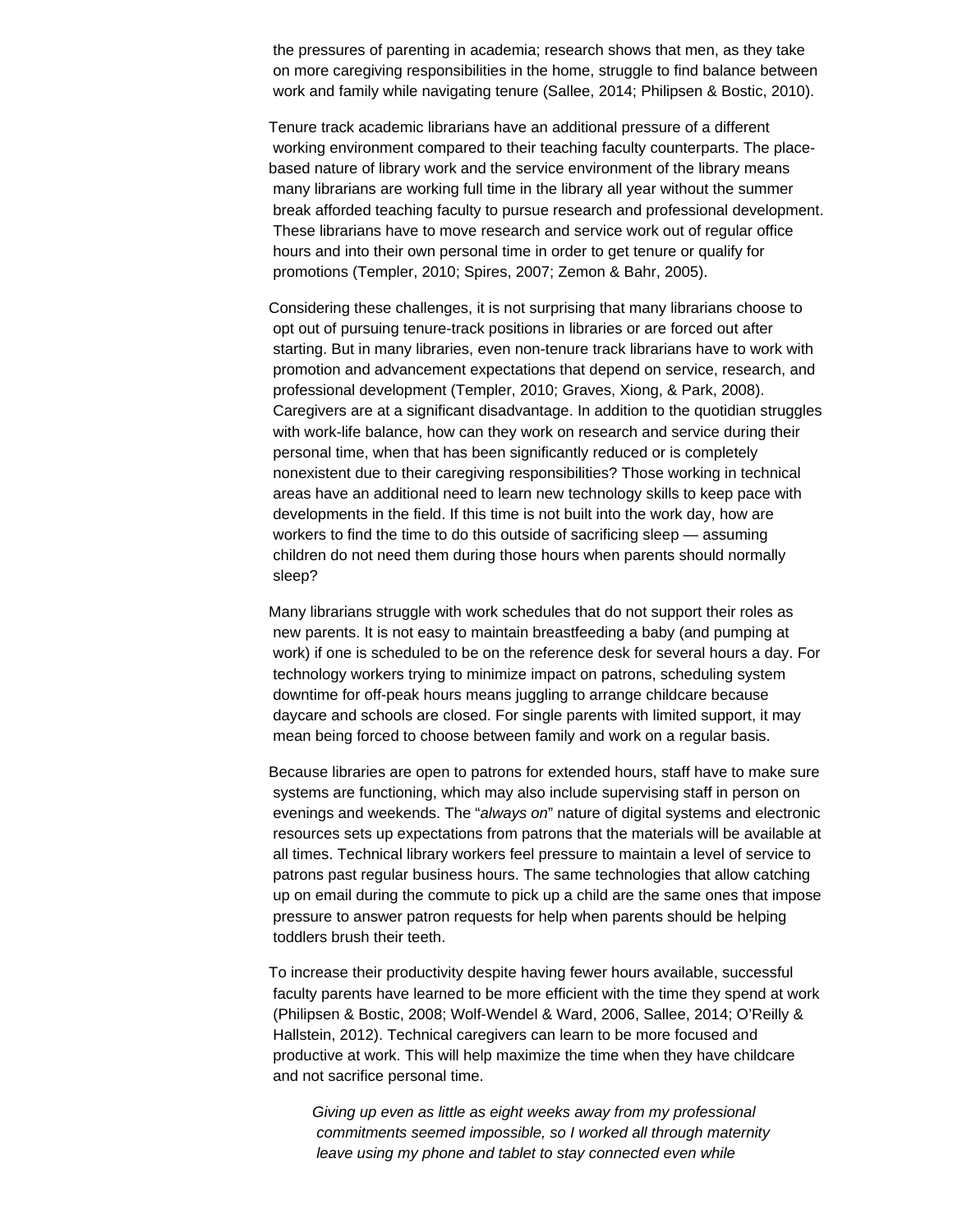*holding my baby. I returned to active professional life so early thanks to a dedicated husband who went against American cultural norms and took an equal length of paternity leave after my maternity leave ended. — Margaret, mother of 15 month old son*

# **Proposed Solutions**

The following practical solutions to some of the caregiving problems highlighted above model a better culture that we as a society should work towards. Some of the solutions can be taken up at the personal or departmental level, while others require changes at the administrative level.

# **Personal Productivity Solutions**

#### **Time Management and Tools**

David Allen's *Getting Things Done* (2001) and Cal Newport's blog *Study Hacks* address productivity techniques particularly relevant to technical work. Both methods suggest that one can identify all the "things" one needs to get done as a series of projects, though they differ on the ideal way to plan those projects.

*Getting Things Done* suggests dividing up each project into a series of tasks called "actions", which are captured in a trusted system (whether digital or paper), organized by context (i.e. phone, computer, office), and updated weekly. By arranging work in this way it is easier to identify appropriate times to accomplish work, and to keep focus on the current project by knowing that all the other work is accounted for.

Ubiquitous computing means that for people who work on computers there always seems to be something to do, which leads to answering emails or other busy work at all hours. Newport suggests setting a fixed schedule with strict limits on the amount of time to work in a week — for instance, 40 hours — and careful planning to ensure that the most important projects happen that week (2009). By dedicating long blocks of uninterrupted time to projects, it is easier to accomplish "deep work" (solving problems that can't be subdivided into smaller tasks), into which much programming and other technical work falls.

Success requires strict time management, but even more importantly, it requires managing expectations of patrons and co-workers about availability. Lightweight project management tools such as Asana or Trello can keep project work out of email, reduce the need for meetings, and clearly indicate what team members are accomplishing even if they are not physically present. Using such tools to track personal and work projects helps prevent individuals from taking on more than they can reasonably handle. Keeping work out of lengthy email discussions is best, since these can lead to misunderstandings, as well as create expectations for answering emails outside of work hours.

# **Administrative Solutions**

#### **Reviewing Workloads and Division of Labor**

After having children, accomplishing extra work outside of normal working hours may no longer be possible. Individuals should reset expectations of what is a reasonable workload for a given work day and set out to meet those new goals, with support from their supervisors. This means reevaluating priorities within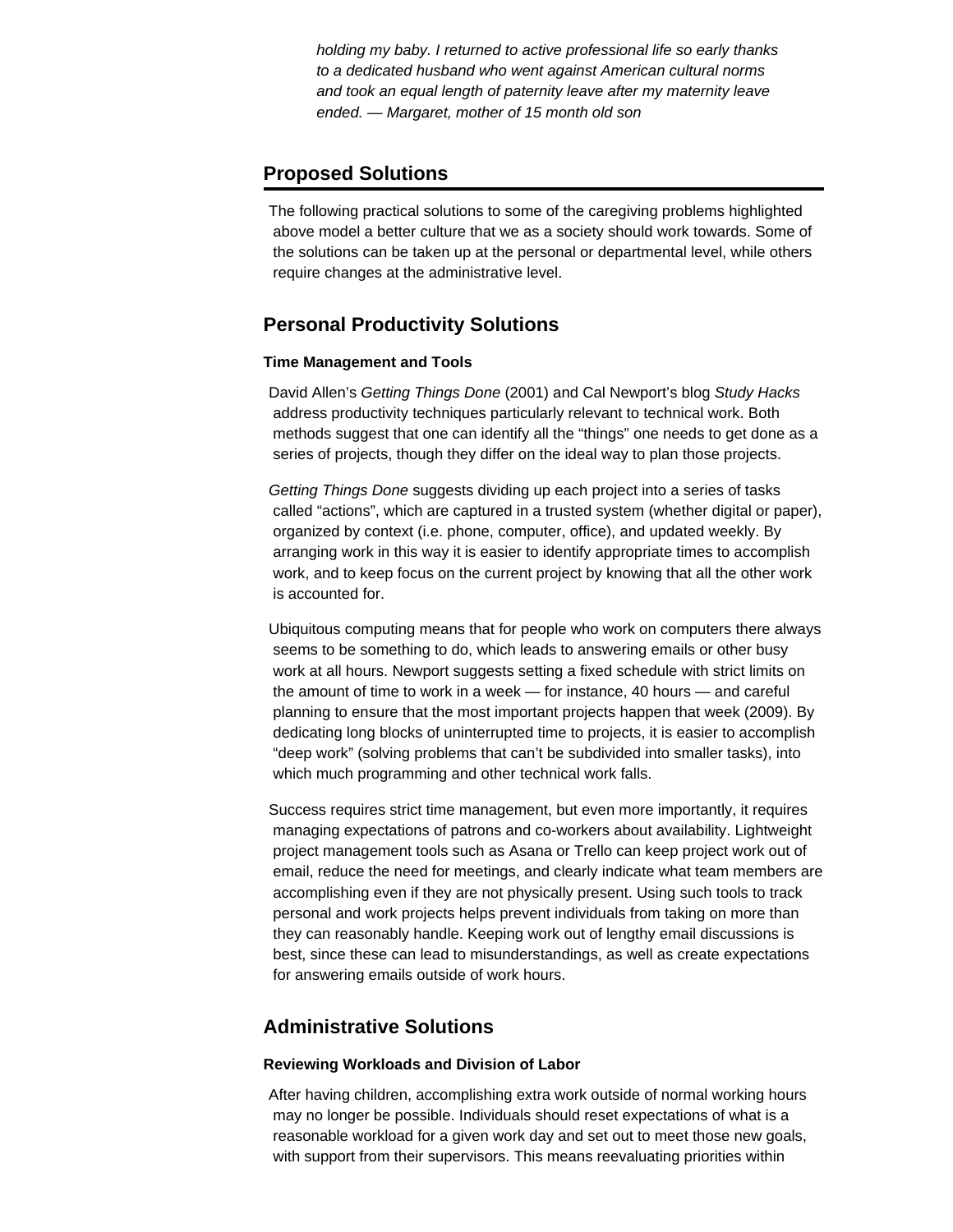departments. Projects must be planned realistically without relying on absorbing failures by increasing workload without warning for staff.

Balancing work and the rest of life requires managing expectations of others and one's own project load. Some of this is through personal choices, some of it institutional. In academic institutions where service is a part of promotion and tenure, administrators who might be tempted to ask women or members of underrepresented groups to serve on committees should ensure that they are not overburdening these people with service commitments. In fact, too many service appointments may be the cause for the gap between women and men in achieving tenure (Mason, Wolfinger, & Goulden, 2013). Individuals should ensure that they are not taking on too many commitments as well by culling projects and committees.

#### **Cross-training Personnel and Creating Backups**

Take time to identify all mission-critical systems and tasks, and ensure there are backup personnel or contingency policies in place. Cross-training ensures critical library functions are protected by having multiple people versed in all work functions. This makes the institution more resilient at times when key personnel leave or a position is cut. In many situations, it is advisable to train both within and outside of a department. Learning new skills and working across departments create opportunities to seed new ideas and may lead to better collaborations in the library. Day to day, this means that employees are able to take sick time and vacation time without the work of the library coming to a standstill. Sharing ownership of responsibilities helps alleviate scheduling problems should they arise. Managers can shift staff and librarian responsibilities when someone takes a planned or unplanned extended leave of a few weeks or a few months.

# **Policy Solutions**

Many of the following policy recommendations taken from research into supporting academic faculty in work-life balance will also make a big difference in the library (Templer, 2010; Philipsen & Bostic, 2010, Ward & Wolf-Wendel, 2012). Making changes in policy will require the support of leaders in institutions. Union activism may help push things forward in an organized labour environment. Elsewhere, working with shared governance or other structures may be required, as long as policies set for teaching faculty are equally available to faculty librarians.

#### **Parental Leaves**

Library administrators must offer paid leaves for workers who are becoming new parents, and must encourage the use of these leaves by creating a culture where this is supported. Unlike its counterparts in Europe and the Americas, the United States is alone among industrialized nations in having no paid maternity leave (WORLD Policy Forum, n.d.). Many US employees plan for the caring of their infants by coordinating their pregnancy to meet the requirements allotted by The Family and Medical Leave Act for *unpaid leave*, but rely on any provisions provided by their workplace for funding. Many parents simply cannot afford to take unpaid leave. Pregnancy and having children are a natural part of life and should not be stigmatized by looking upon it as a disability. As such, parental leaves should be separated from sick and disability leaves (Philipsen & Bostic, 2008, 2010; Templer, 2010; Ward & Wolf-Wendel, 2012). Employees returning to work from parental leaves still need to have sick days for when they or their children become ill.

Hire replacement workers when employees take leave so others do not feel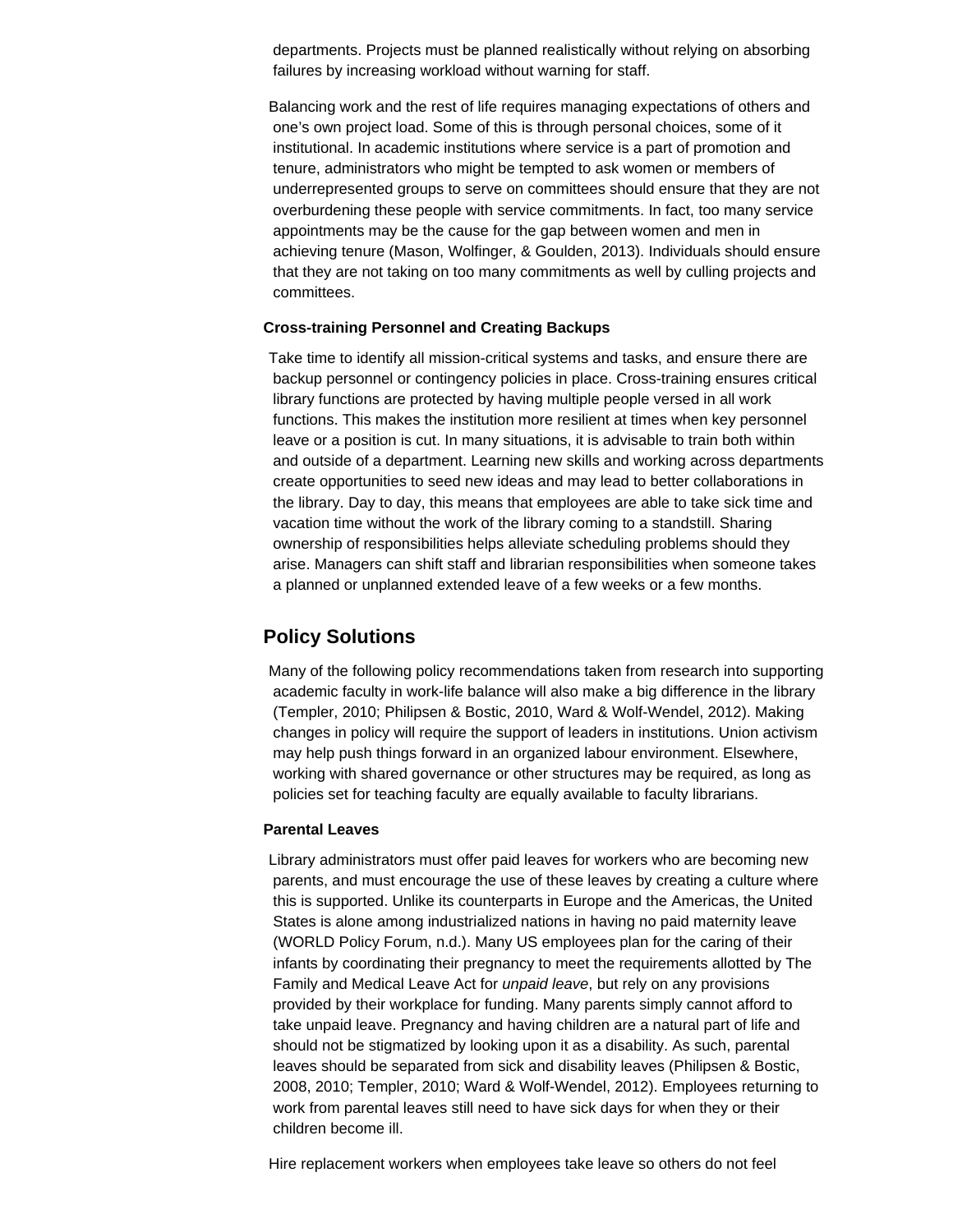burdened by having to take on additional responsibilities, and employees will be willing to take leave knowing they will not impose upon their colleagues. The profession can benefit from creating a pipeline of qualified workers when librarians train in high learning curve technological skills by taking on these contract positions.

The private sector is starting to see the real benefits of paid and longer maternity leaves on employee retention (Wojcicki, 2015; McGregor, 2015; Carrns, 2013; Florentine, 2014). Administrators that wish to retain talented workers (particularly those with specialized technical skills) should do the same in order to remain competitive.

#### **On-Site Childcare/After-School Care/Emergency Childcare**

Providing onsite childcare and afterschool care is ideal. However, even in organizations that provide it, there is often much more demand than spaces available. There will always be demand for more, and so offering assistance in locating or affording childcare may be an acceptable alternative.

Practically, for most parents, what often is most needed, but missing, is emergency childcare. When regular care providers fall through because of weather or illness, being able to make alternate arrangements makes it possible to meet work commitments without having to take time off. This can be accomplished by subscribing institutions to a service that provides emergency care, allowing employees to make use of the service to make arrangements as needed. This system has been put in place at several American universities (Mason, 2013). Additionally, allowing extra "family-friendly" days, outside of regular vacation and sick time, leaves room for unexpected absences.

#### **Telecommuting**

The same technology that makes it possible to keep working at all hours should imply that work can be done from anywhere. Telecommuting might not be suitable or possible for all positions, but it might be ideal for caregivers working in mainly technical roles. A couple of days per week for parents with young children, or a few months while someone needs to take care of an ailing parent in another city, are viable options for both the library and employee to help navigate difficult periods (Luce & Hartman, 1984; Duncan, 2008).

Unfortunately for many librarians working in a service environment, there can be resistance to telecommuting, even for positions that can be done off-site. Think carefully about how critical that "necessary" face time really is — can technical staff get enough idea of work culture by being in the office a few days per week? Consider if someone locked in her office all day is really accomplishing more inperson when compared to telecommuting? The flexibility to telecommute can improve work satisfaction and help libraries retain employees during times in their career when they are experiencing time pressures or other caregiving stresses.

#### **Job Sharing/Part-Time Work**

Additionally, job sharing or part-time work solutions should be made available to employees, at least on a temporary basis. This traditionally might be offered only for someone who has a role where they must be physically present but cannot commit to the same hours they previously had (Brustman & Via, 1988; Laynor, 1988; Stennett, 1993). Why not for technology positions as well? Since technical staff are in such high demand, administrators may find that it will help them recruit high quality workers by offering non-traditional hours. That said, while academia is moving toward more part-time workers in the form of adjuncts (National Center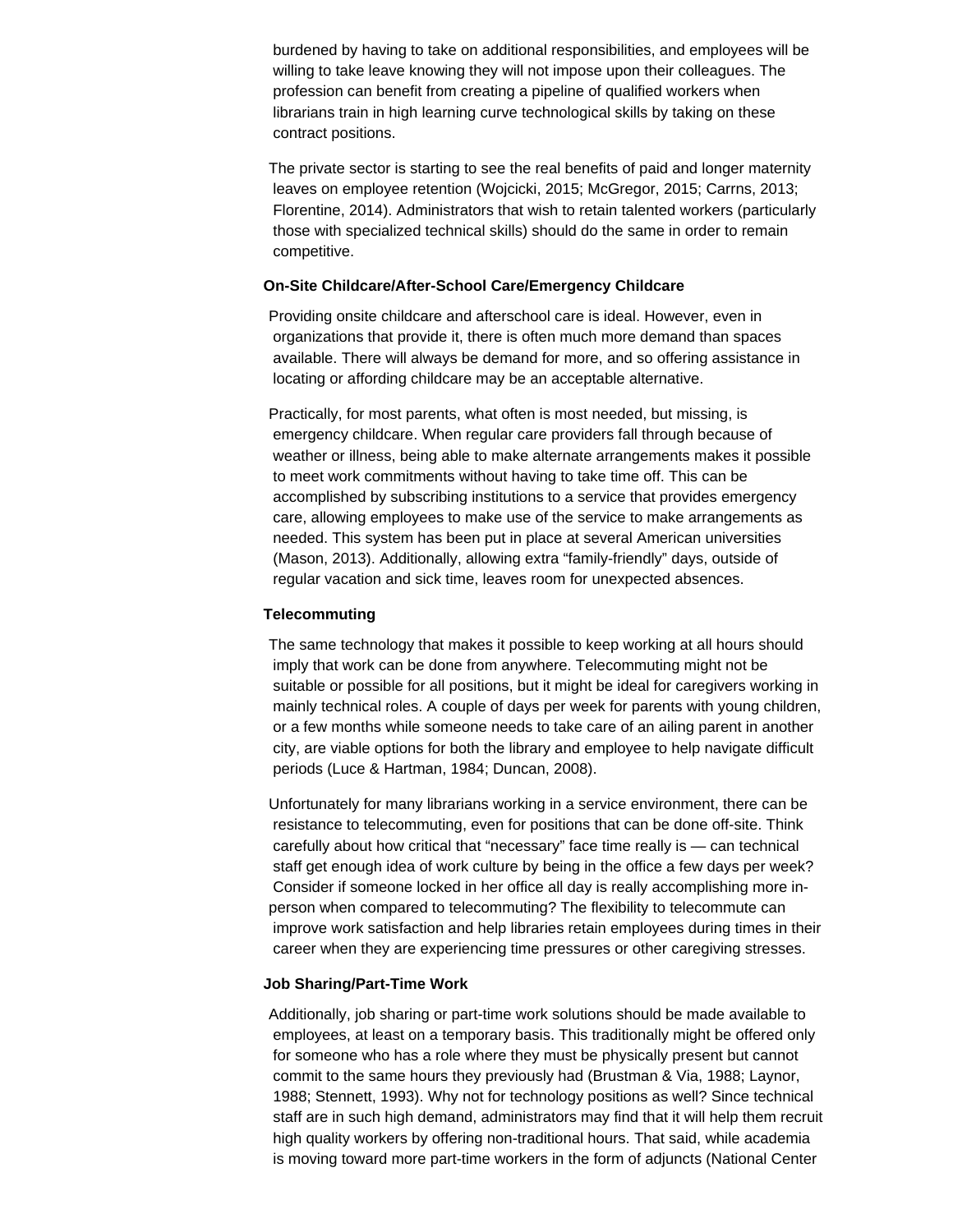for Education Statistics, 2014), those positions usually do not come with benefits or long-term stability. Library administrators must be mindful of offering flexibility without exploiting workers.

#### **Scheduling Flexibility/Flextime**

For many caregivers, those responsibilities place external time demands on us that cannot be changed. Daycares, pet boarders, and schools have set hours of operation. Medical appointments are almost always scheduled for the middle of the work day. Flexible and thoughtful schedules alleviate the stress of having to be in two places at the same time.

Create a culture of support by setting core hours to reflect time for parents to drop off and pick up children from school, and for all workers to be able to leave at a reasonable time. Discourage meetings from running late, and do not schedule them late in the day without plenty of notice. Allow departments with public service expectations to shift schedules so that some staff members come early and others stay late as works for the individual.

*Our library used Google Analytics to track usage of online services and identified that our lightest traffic is on Friday, which does not correspond to our in person counts. With data to back us up, we've begun to schedule server and software updates for Fridays – which also works best for the programmer, as both of us have small children and find it difficult to do them on weekends. — Jaclyn, mother of 2*

# **Change the Picture**

Before having children, the authors used to easily allow work to bleed into personal time. We are now more deliberate about respecting these boundaries. Work-life balance is something that we were immediately forced to juggle when we returned to work as new parents. We looked for technologies and strategies to try to handle just as much as we did in our pre-children working lives, but the reality is that perhaps, it is just not physically or mentally possible, even desirable.

The ideal white collar worker works constantly and puts in "face time", which is a norm celebrated and set as an example of good work ethic (Davis, 2014). Nowhere is this mythical ideal worker image more prevalent than in the technology sector. Endless hours of coding and working all night on projects is a huge part of the image of a successful technology worker. The culture of "always on" may in fact not lead to greater or more useful productivity. Hours worked does not correspond to wisdom gained or progress made (Norton, 2014).

Upholding this cultural lifestyle hurts our profession. The culture of endless hours of code and working at all hours hinders current technologists from career advancement, and forces the caregivers among us to have to choose between career or family. Further, both research and anecdotal evidence have shown that young women will opt out of or not pursue technology careers because they do not identify with this lifestyle (Margolis, Fisher, & Miller, 2000). We as a profession need to change this pattern.

The authors know that many of these issues are larger than any one of us can solve—these solutions will require a change in social norms over time. Beyond social justice considerations, there are real effects on institutions. One of the authors left a tenure-track position because it was having too negative an effect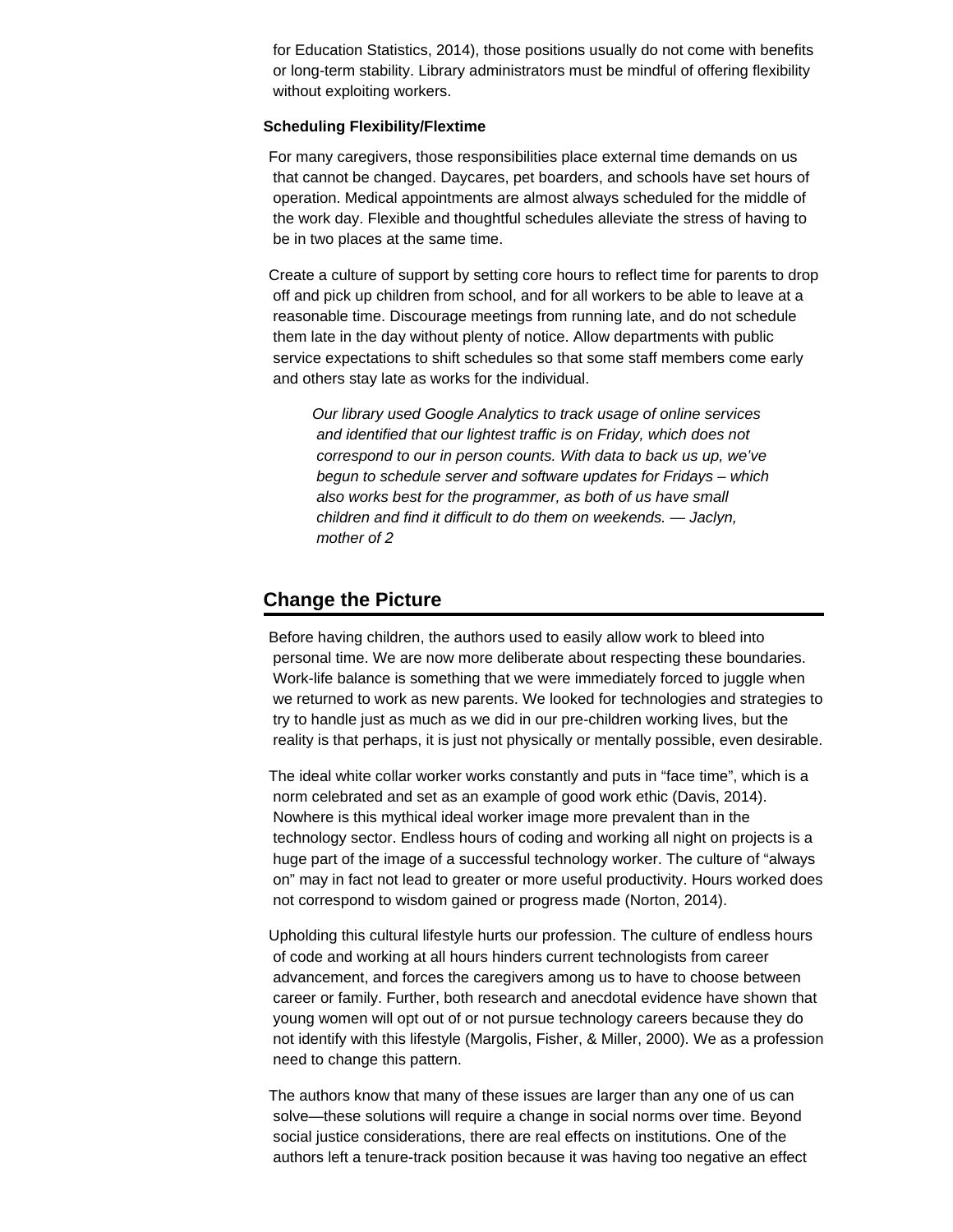on her family. We all know people who have had to leave libraries because they could not afford daycare or could not find an amenable schedule (Cohany & Sok, 2007).

A common theme in library technology circles is *changing the image.* Bourg (2015) suggests changing the image of technologists because stereotypes are self-reinforcing. Library technologists — who have both borrowed and shielded themselves from the cultures of libraries and Silicon Valley — have a chance to forge a new culture. Instead of "always connected", "all-night coding sprints", and "brogrammers" can we instead become a haven of family-friendly, flexible, and well-rounded but still smart and committed professionals? Let's take our liminal positions and use them to create a new vision for the kind of profession that we would like to be.

# **References**

Allen, D. (2001). *Getting things done: The art of stress-free productivity.* New York: Penguin.

Bourg, C. (2015, January 28). Never neutral: Libraries, technology, and inclusion. Retrieved from [https://chrisbourg.wordpress.com/2015/01/28/never-neutral](https://chrisbourg.wordpress.com/2015/01/28/never-neutral-libraries-technology-and-inclusion)[libraries-technology-and-inclusion](https://chrisbourg.wordpress.com/2015/01/28/never-neutral-libraries-technology-and-inclusion)

Brustman, M. J., & Via, B. J. (1988). Employment and status of part-time librarians in U.S. academic libraries. *Journal of Academic Librarianship,* 14(2), 87–91.

Budig, M. J., & Hodges, M. J. (2010). Differences in disadvantage: variation in the motherhood penalty across White women's earnings distribution. *American Sociological Review,* 75(5), 705–728.

Carrns, A. (2013, February 29). Parental leave policies at some big technology firms. Retrieved from [http://bucks.blogs.nytimes.com/2013/02/25/parental-leave](http://bucks.blogs.nytimes.com/2013/02/25/parental-leave-policies-at-some-big-technology-firms/)[policies-at-some-big-technology-firms/](http://bucks.blogs.nytimes.com/2013/02/25/parental-leave-policies-at-some-big-technology-firms/)

Cohany, S. R., & Sok, E. (2007). Trends in labor force participation of married mothers of infants. *Monthly Labor Review,* 130(2), 11–16.

Davies, A. (2014). The origins of the ideal worker: The separation of work and home in the United States from the market revolution to 1950. *Work and Occupations,* 41(1), 18 – 39.

Duncan, J. (2008). Working from afar: a new trend for librarianship. *College & Research Libraries News,* 69(4), 216–219.

Florentine, S. (2014, October 29). Lack of parental leave drives employee turnover. Retrieved from [http://www.cio.com/article/2840574/staff](http://www.cio.com/article/2840574/staff-management/lack-of-parental-leave-drives-employee-turnover.html)[management/lack-of-parental-leave-drives-employee-turnover.html](http://www.cio.com/article/2840574/staff-management/lack-of-parental-leave-drives-employee-turnover.html)

Graves, S. J., Xiong, J. A., & Park, J. H. (2008). Parenthood, professorship, and librarianship: are they mutually exclusive? *The Journal of Academic Librarianship,* 34(3), 202–210.<http://doi.org/10.1016/j.acalib.2008.03.003>

Kantor, J. (2014, August 13). Working anything but 9 to 5. *The New York Times.* Retrieved from [http://www.nytimes.com/interactive/2014/08/13/us/starbucks](http://www.nytimes.com/interactive/2014/08/13/us/starbucks-workers-scheduling-hours.html)[workers-scheduling-hours.html](http://www.nytimes.com/interactive/2014/08/13/us/starbucks-workers-scheduling-hours.html)

Laynor, B. (1988). Librarianship and motherhood: A part-time solution. *Medical*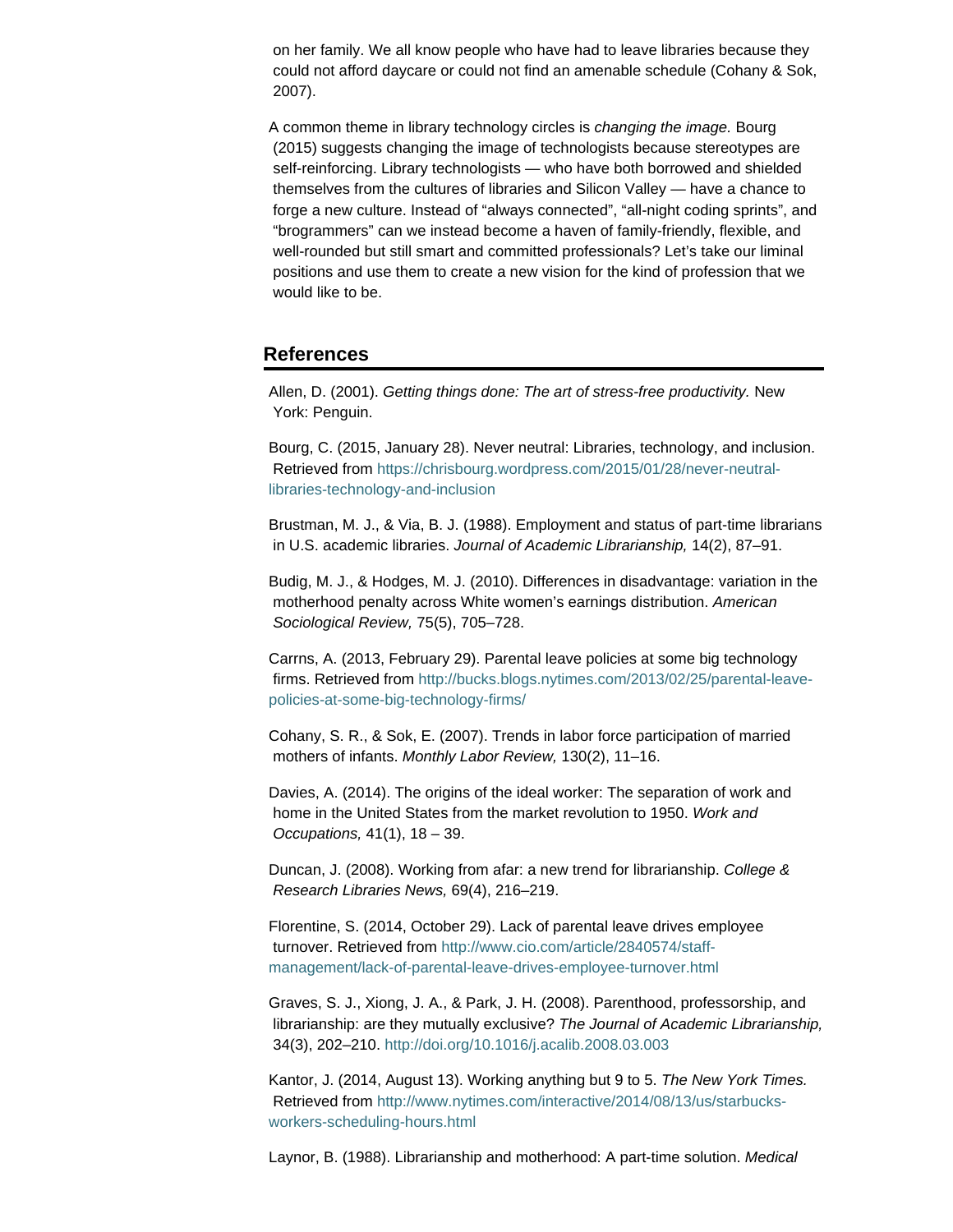*Reference Services Quarterly,* 6(4), 15–25.

Luce, R. E., & Hartman, S. (1984). Telecommuting to work: Using technology to work at home. *Library Hi Tech,* 2(4), 79–83.<http://doi.org/10.1108/eb047576>

Margolis, J., Fisher, A., & Miller, F. (2000). Caring about connections: Gender and computing. *Technology and Society Magazine, IEEE,* 18(4), 13–20.

Mason, M. A., Wolfinger, N. H., & Goulden, M. (2013). *Do babies matter?: Gender and family in the ivory tower* (1st ed.). Piscataway: Rutgers University Press.

McGregor, J. (2015, March 6). An unusual new policy for working mothers. *The Washington Post.* Retrieved from http://www.washingtonpost.com/blogs/onleadership/wp/2015/03/06/an-unusual-new-policy-for-working-mothers/

National Center for Education Statistics. (2014). *The condition of education.* Retrieved from [http://nces.ed.gov/programs/coe/indicator\\_cuf.asp](http://nces.ed.gov/programs/coe/indicator_cuf.asp)

Newport, C. (2009, June 9). Drastically reduce stress with a work shutdown ritual. Retrieved from [http://calnewport.com/blog/2009/06/08/drastically-reduce-stress](http://calnewport.com/blog/2009/06/08/drastically-reduce-stress-with-a-work-shutdown-ritual/)[with-a-work-shutdown-ritual/](http://calnewport.com/blog/2009/06/08/drastically-reduce-stress-with-a-work-shutdown-ritual/)

Norton, Q. (2014, November 7). Against productivity: This essay took four years to write. Retrieved from [https://medium.com/message/against-productivity](https://medium.com/message/against-productivity-b19f56b67da6)[b19f56b67da6](https://medium.com/message/against-productivity-b19f56b67da6)

O'Reilly, A., & Hallstein, D. L. O. (2012). *Academic motherhood in a post-second wave context: Challenges, strategies, and possibilities.* Bradford, ON: Demeter Press.

Philipsen, M. I., & Bostic, T. (2008). *Challenges of the faculty career for women.* San Francisco, CA: John Wiley & Sons, Inc.

Philipsen, M. I., & Bostic, T. B. (2010). *Helping faculty find work-life balance.* San Francisco, CA: John Wiley & Sons, Inc.

Sallee, M. (2014). *Faculty fathers: Toward a new ideal in the research university.* Albany: State University of New York Press.

Sotirin, P. (2008). Academic momhood: In for the long haul. *Women's Studies in Communications,* 31(2), 258–267. <http://doi.org/10.1080/07491409.2008.10162541>

Spires, T. (2007). The Busy Librarian: Prioritizing tenure and dealing with stress for academic library professionals. *Illinois Libraries,* 86(4), 101–109.

Stennett, R. (1993). Job sharing in librarianship. *Library Management,* 14(6), 13.

Templer, A. (2010). *Towards achieving work-life balance: the librarian context* (pp. 1–17). Retrieved from [http://people.umass.edu/misra/Joya\\_Misra/work-life.html](http://people.umass.edu/misra/Joya_Misra/work-life.html)

Ward, K., & Wolf-Wendel, L. (2012). *Academic motherhood: How faculty manage work and family.* New Brunswick, NJ: Rutgers University Press.

Wojcicki, S. (2015, January 17). Paid maternity leave is good for business. *Wall Street Journal,* p. A17.

Wolf-Wendel, L. E., & Ward, K. (2006). Academic life and motherhood: Variations by institutional type. *Higher Education,* 52(3), 487–521.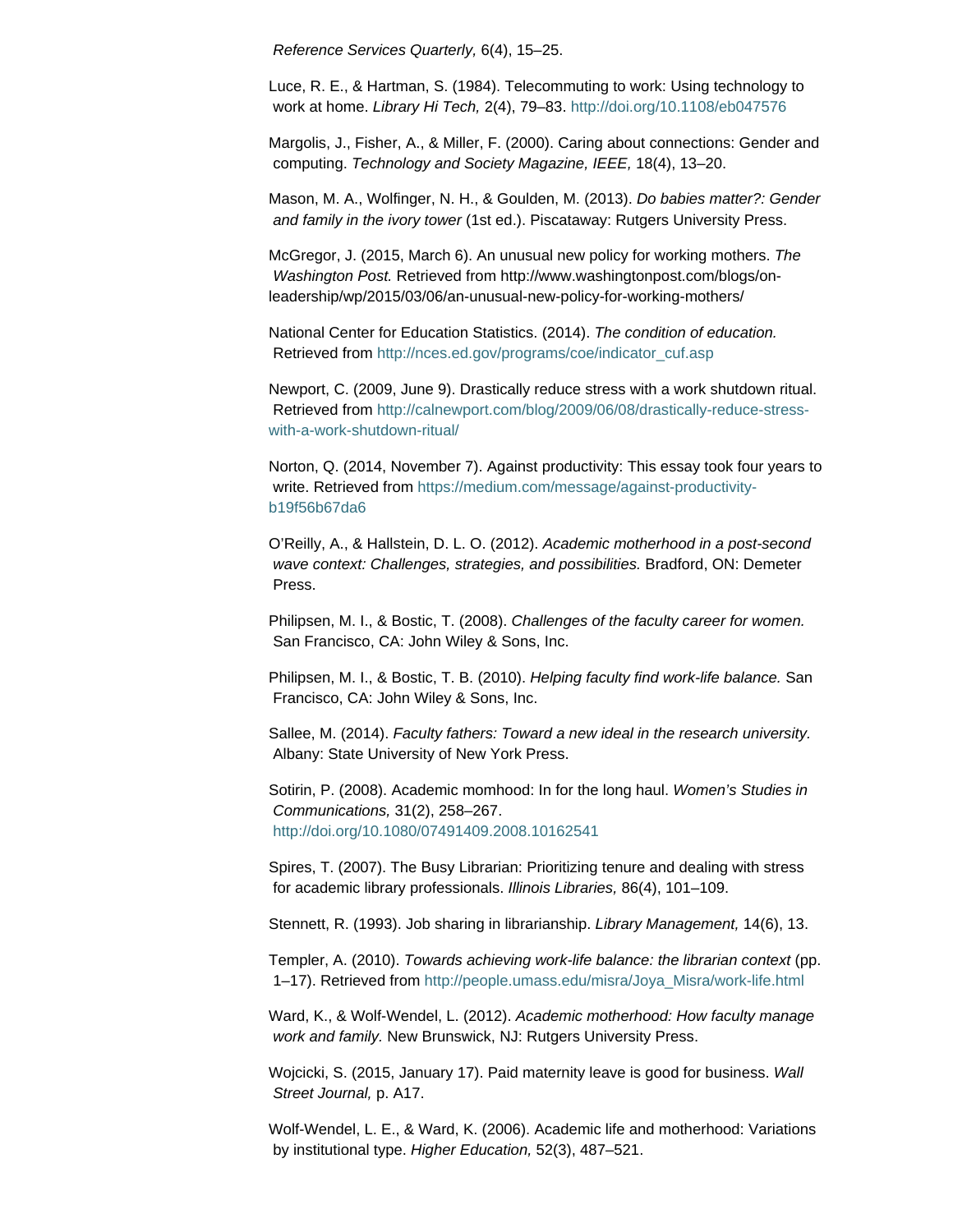World Policy Forum. Is paid leave available to parents of infants? (n.d.). WORLD Policy Forum. Retrieved from [http://worldpolicyforum.org/policies/is-paid-leave](http://worldpolicyforum.org/policies/is-paid-leave-available-to-parents-of-infants)[available-to-parents-of-infants](http://worldpolicyforum.org/policies/is-paid-leave-available-to-parents-of-infants)

Wyatt-Nichol, H., Cardona, M. M., & Drake, K. S. (2012). Balancing work and family in higher education. In A. O'Reilly & D. L. O. Hallstein (Eds.), *Academic motherhood in a post-second wave context: Challenges, strategies and possibilities* (pp. 108 – 126). Bradford, ON: Demeter Press.

Zemon, M., & Bahr, A. H. (2005). Career and/or children: Do female academic librarians pay a price for motherhood? *College & Research Libraries,* 66(5), 394– 406.<http://doi.org/10.5860/crl.66.5.394>

# **About the Authors**

Jaclyn Bedoya has lived and worked on three continents, although currently she's chasing children instead of working. It turns out that growing up in Southern California spoils you, and she's happiest where there are 300 days of sunshine a year. Also Disneyland. Reach her @spamgirl on Twitter or [jaclynbedoya@gmail.com](mailto:jaclynbedoya@gmail.com).

Margaret Heller is Digital Services Librarian at Loyola University Chicago. She is active in LITA and has previously served on a Code4Lib conference planning committee. Find her on Twitter @margaret\_heller or at [http://www.gloriousgeneralist.com](http://www.gloriousgeneralist.com/).

Christina Salazar is Systems Librarian at California State University Channel Islands, which really is not on an island and has fifteen years experience working as a systems librarian in both academic and not for profit organizations. She has been active in the Los Angeles Chapter of American Society for Information Science and Technology (LACASIST) and the newly active Southern California Code4Lib. She can be reached via Twitter @InphoManiac or e-mail at [christina.salazar@csuci.edu](mailto:christina.salazar@csuci.edu).

May Yan is ER Discovery and Access Librarian at Ryerson University. She recently finished her term as the President of the Ontario Library and Information Technology Association. She is currently serving as treasurer in her third year as an executive of council. @mayyan is on twitter, but you can also email her at [may.yan@ryerson.ca](mailto:may.yan@ryerson.ca). She is currently learning to be academic after many formative years being corporate.

Subscribe to comments: [For this article](http://journal.code4lib.org/articles/10409/feed) | [For all articles](http://feeds.feedburner.com/c4lj/comments)

#### **Leave a Reply**

| Name (required)                         |
|-----------------------------------------|
| Mail (will not be published) (required) |
| Website                                 |